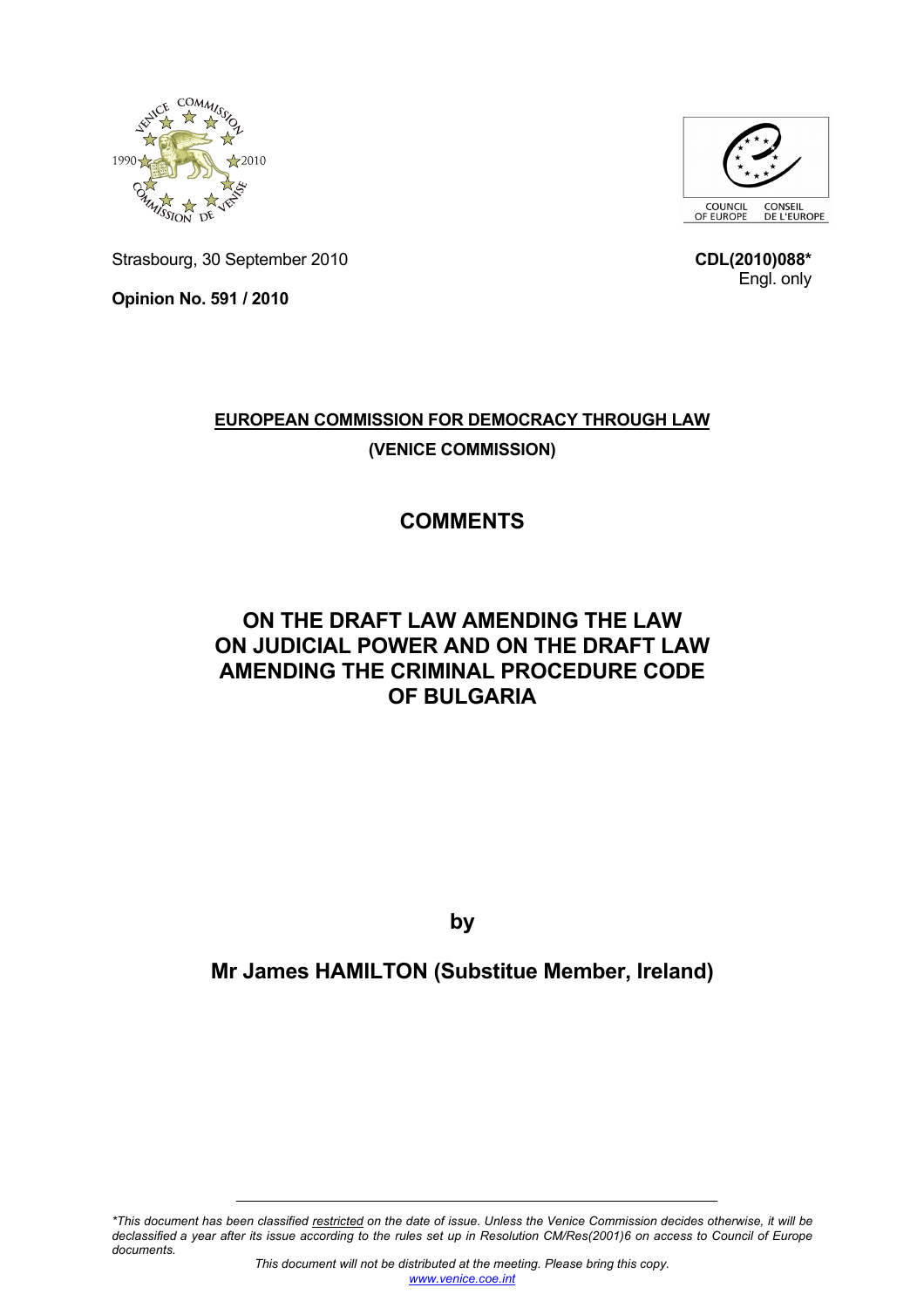- 1. The advice of the Venice Commission has been sought by the Permanent Representation of Bulgaria to the Council of Europe on behalf of the Parliament of Bulgaria regarding two draft laws which are related. The first amends the Law on Judicial Power and the second amends the Criminal Procedure Code.
- 2. The draft laws are intended as a response to the problem of corruption in Bulgaria. It is believed that there is corruption at the highest governmental level as well as within the judiciary and the prosecutors' office. According to the explanatory memorandum to the draft law amending the Criminal Procedure Code, the laws are put forward as a result of the unsatisfactory achievements in the fight against organized crime and corruption pointed out in the reports of the European Commission under the Cooperation and Verification Mechanism.
- 3. The purpose of the Law is to establish a system of specialized courts, prosecutors offices and investigators to deal with certain offences, in particular those which would typically be committed by organized criminals and by corrupt officials and servants of the state. The specialized courts will be established pursuant to Article 119.2 of the Constitution of Bulgaria which authorizes the establishment of such courts. These are "specialized" courts and not "special" or "extraordinary" courts in the sense that they apply the ordinary law of Bulgaria both in relation to the substantive law and the law of evidence.
- 4. The amendment to the Law on Judicial Power establishes the specialized criminal courts. It provides that their jurisdiction is to be established by law. The specialized courts are to rank as District Courts and each court is to be staffed by one judge and two lay assessors. There is also to be an appellate specialized criminal court. The prosecutors' office will contain an investigative department to investigate cases falling within its jurisdiction. The Supreme Judicial Council is to approve the numbers of judges to be appointed to the specialized criminal courts and to appoint them.
- 5. The amendment to the Criminal Procedure Code deals with the jurisdiction of specialized criminal courts. The principal crimes in relation to which jurisdiction will be conferred on the specialized criminal courts include the following:-
	- (1) Certain crimes carried out by organized criminal groups or in furtherance of a decision of such groups. These include armed kidnapping, kidnapping by two or more persons, kidnapping internationally protected persons, kidnappings directed against two or more persons, kidnapping by guards or persons from the Ministry of the Interior, kidnapping for mercenary purposes or for the purpose of taking a person out of the country, as well as kidnapping children and pregnant women, hostage-taking, people-trafficking, and money laundering.
	- (2) Forming or leading a criminal gang which is armed or engages in certain crimes including offences against the monetary and credit system, the financial, tax or insurance systems, people-trafficking, explosives and firearms offences, drugs offences.
	- (3) Being an official who participates in a group referred to at (2) above.
	- (4) Certain crimes committed by persons having immunity, members of the Supreme Judicial Council and its inspectorate, administrative heads of judicial bodies and their deputies, judges, prosecutors, investigators, persons having certain administrative functions, deputy ministers and secretaries generals of ministries. The crimes include misappropriation in public office, fraud, the use of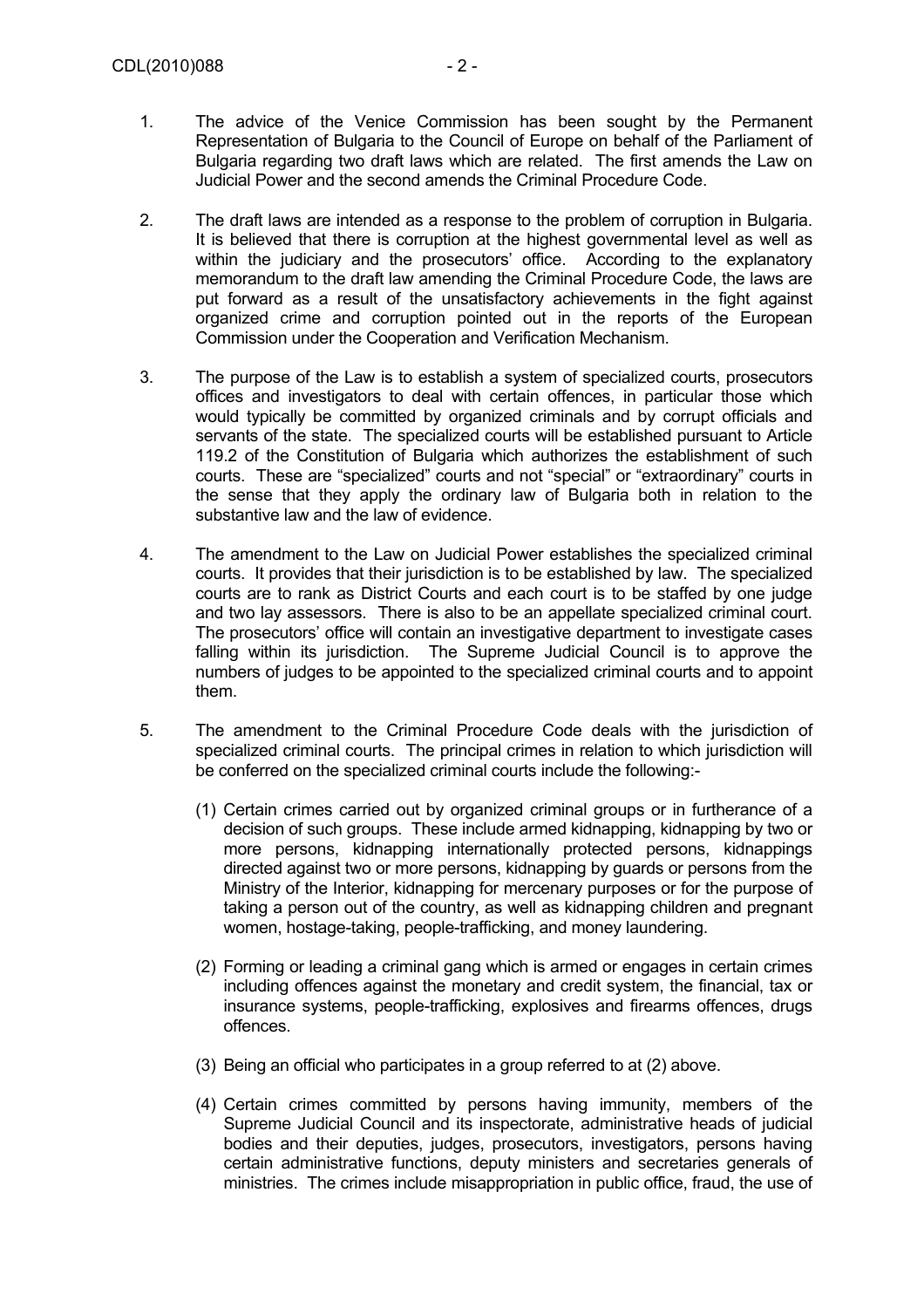forged documents to obtain property, negligence in handling public property, deliberately concluding an unprofitable transaction, money laundering, providing untrue information to obtain credit, violation of official duties, the abuse of an official position to obtain an unlawful benefit, as well as taking or offering a bribe.

- (5) The specialized courts also have jurisdiction over crimes mandated by an organized criminal group or committed in furtherance of a decision of such a group.
- 6. As can be seen from the above, the specialized courts will be given a very wide jurisdiction over effectively almost every serious offence which could be committed by an organized criminal gang or in pursuance of the activities of a criminal gang, or of a public official. Where a number of offences are tried together, if any of them are in the list then the specialized criminal court will have jurisdiction to try them all.
- 7. I assume the intention behind the proposal is to appoint as judges of the specialized criminal courts or prosecutors only those judicial officers or prosecutors who are regarded as above suspicion. Given that there is thought to be a high degree of corruption among the existing judges and prosecutors, the appointment of such a specialized court appears to me to be a proportionate response to the problems of corruption within the Bulgarian governmental and judicial systems. Indeed, one might go further and say that this or a similar response is not merely justified in order to restore the rule of law within the state but could be considered necessary.
- 8. A proposed new provision of the Criminal Procedure Code (Article 411e) provides that "when there is well-founded information that a risk for the life or health of witness exists his examination before a judge shall take place according to the rules for examining of anonymous witnesses". The existing Article 123 of the Criminal Procedure Code provides that the identity of witnesses may be kept secret. However, Article 124 provides that a conviction cannot be based solely on the testimony of secret witnesses. Article 141 provides for the procedure under which secret witnesses testimony may be obtained. The pre-trial authorities in the court are to interrogate the witness and to undertake all possible measures to keep the witnesses identity secret. Transcripts of the records that do not bear the witnesses signature are to be submitted to the accused and to the defence counsel and the parties may put questions to the witness in writing.
- 9. It is not clear to me exactly what is meant by providing that a conviction may not be based solely on the testimony of secret witnesses. Does this mean that the other evidence must be sufficient in itself to ground a conviction? If so, then the evidence of the secret witness would be unnecessary. Does it simply mean that there must be some other evidence corroborating the testimony of the secret witness? The problem is a delicate one, because of course the opportunity for questioning a secret witness is necessarily limited. If the identity of the witness is not divulged, then opportunities to pursue a particular line of questioning may be lost. However, it is noted that the establishment of the specialized criminal courts does not in any sense amend the existing rules of procedure in Bulgaria, but merely extends them to cover the new courts.
- 10. In *Al-Khawaja and Tahery v UK* (Application Nos 26766/05 and 22228/06) (20 January 2009) a chamber of the European Court of Human Rights doubted

"whether any counterbalancing factors would be sufficient to justify the introduction in evidence of an untested statement which was the sole or decisive basis for the conviction of an applicant." (at para 37)